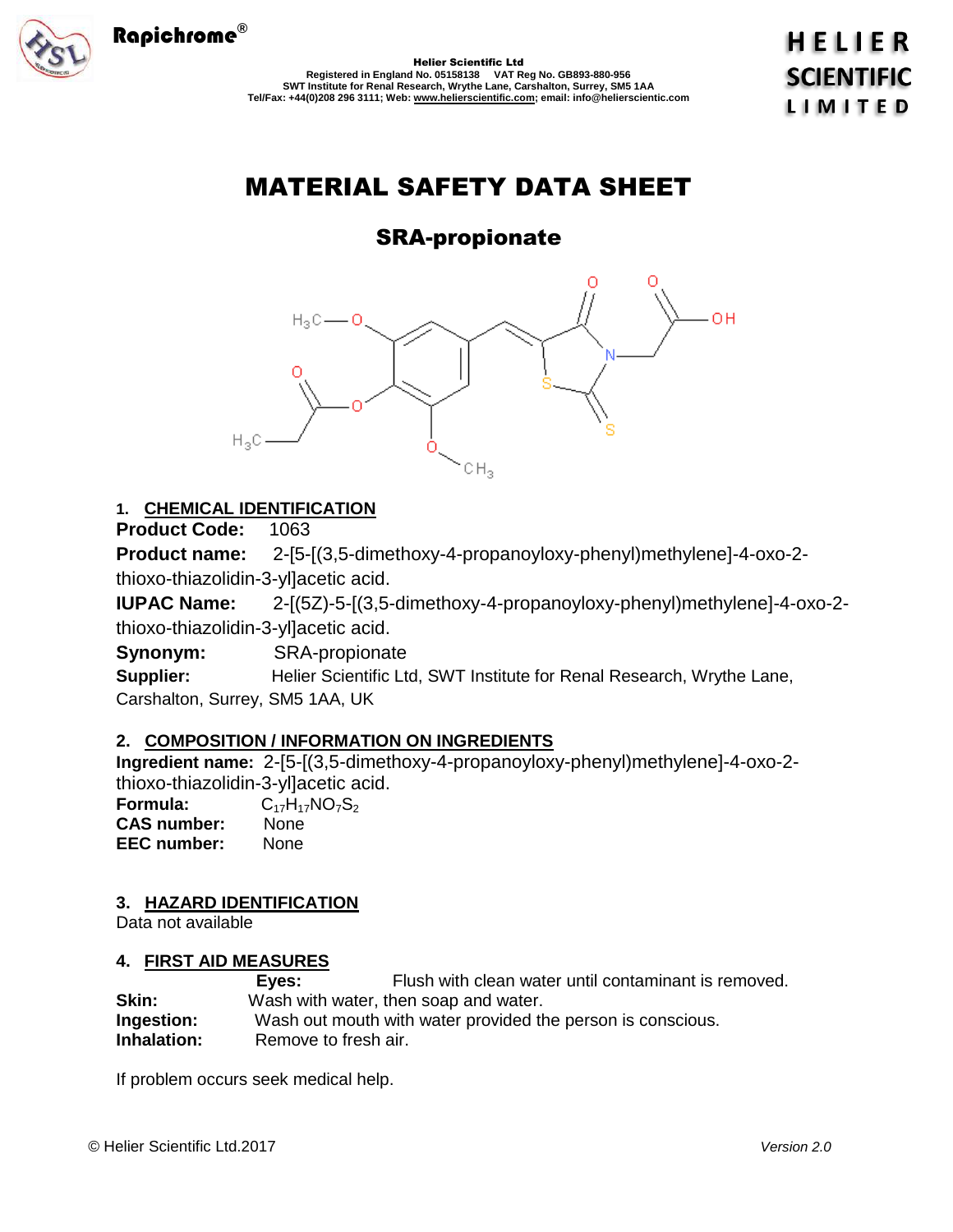#### Helier Scientific Ltd **Registered in England No. 05158138 VAT Reg No. GB893-880-956 SWT Institute for Renal Research, Wrythe Lane, Carshalton, Surrey, SM5 1AA Tel/Fax: +44(0)208 296 3111; Web: www.helierscientific.com; email: info@helierscientic.com**

#### **5. FIRE FIGHTING MEASURES**

Use dry powder, carbon dioxide, foam or water extinguishers. No special fire hazard in normal use. Possible hazardous combustion / decomposition products may be formed under fire conditions.

#### **6. ACCIDENTAL RELEASE METHODS**

**Personal precautions:** Wear suitable eye protection, a dust mask and gloves.

**Methods for cleaning up:** Sweep up and keep in a closed container for disposal. Clean the affected area with hot water.

#### **7. HANDLING AND STORAGE**

Handling: 1) Avoid contact with eyes and skin. 2) Avoid inhalation of dust.

**Storage:** To prevent deterioration, the product should be stored in tightly closed dark bottles/containers, in a freezer at -20 $\degree$ C or cold-room at 4 – 8 $\degree$ C. The product may deteriorate if exposed to light and oxygen for prolonged periods.

#### **8. EXPOSURE CONTROLS / PERSONAL PROTECTION**

**Respiratory precautions:** Suitable dust mask. **Hand precautions:** Rubber gloves. **Eye protection:** Safety glasses or goggles.

**Control measures:** Use in a fume cupboard or under Local Exhaust Ventilation.

### **9. PHYSICAL AND CHEMICAL PROPERTIES**

**Appearance:** Solid: Bright yellow powder.

#### **10. STABILITY AND REACTIVITY**

**Stability:** Slowly decomposes in the presence of air. **Materials to avoid:** Strong oxidising agents (e.g. fuming nitric acid).

#### **11. TOXICOLOGICAL INFORMATION**

No data yet available.

#### **12. ECOLOGICAL INFORMATION**

No data yet available.

#### **13. DISPOSAL CONSIDERATION**

Dispose according to local regulations or by incineration.

#### **14. TRANSPORTATION INFORMATION**

No special precautions.

#### **15. REGULARITY INFORMATION**

**Risk phrases:** Caution- Substance not yet fully tested. **Safety phrases:** Do not breathe dust. Avoid contact with skin and eyes.